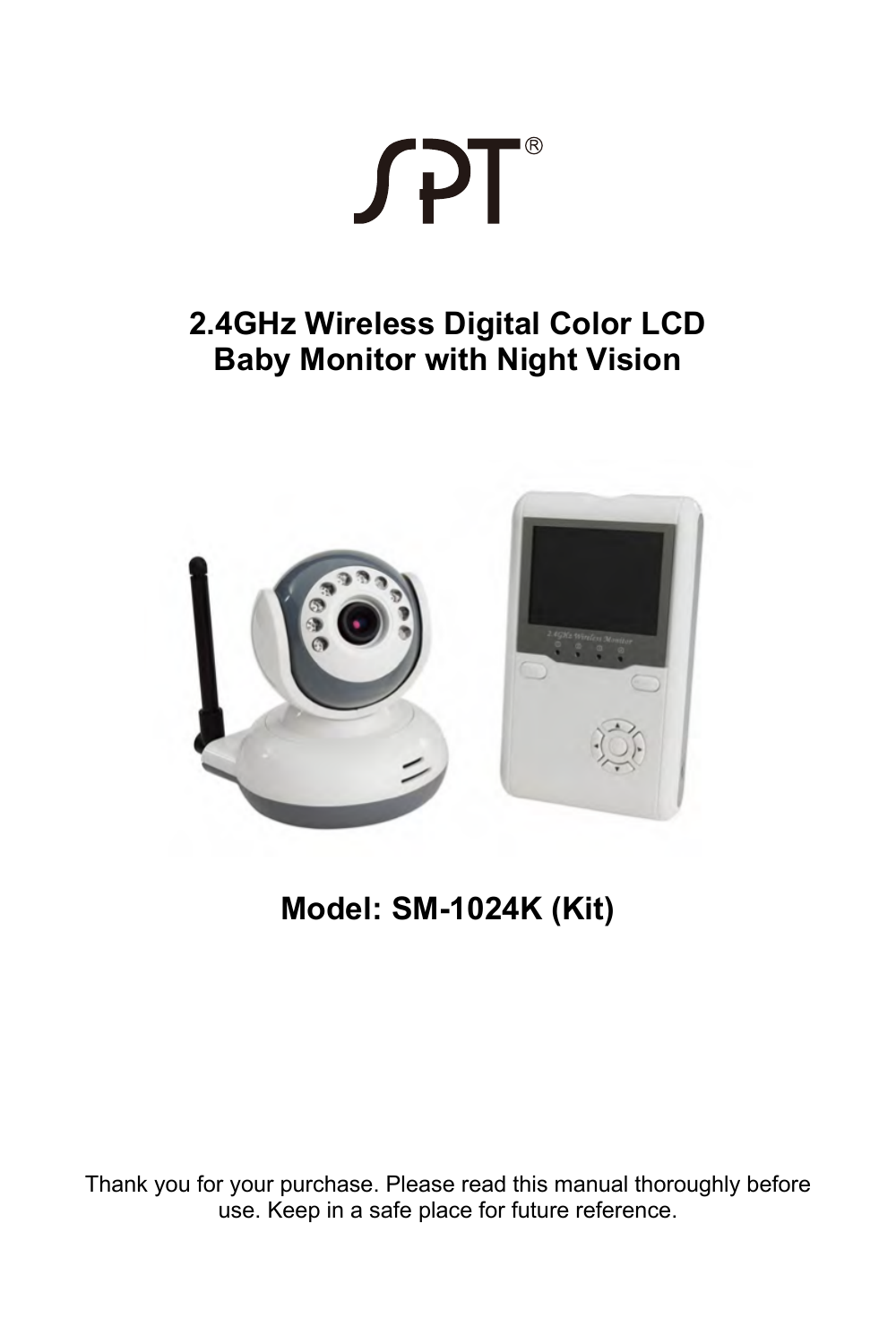# **CONTENTS**

|                                                           | 4  |
|-----------------------------------------------------------|----|
|                                                           | 5  |
|                                                           |    |
|                                                           |    |
|                                                           |    |
|                                                           |    |
|                                                           |    |
|                                                           |    |
|                                                           |    |
|                                                           |    |
|                                                           |    |
| EFFECT SET (screen orientation, contrast and saturation)8 |    |
|                                                           |    |
|                                                           |    |
|                                                           |    |
|                                                           |    |
|                                                           | 11 |
|                                                           |    |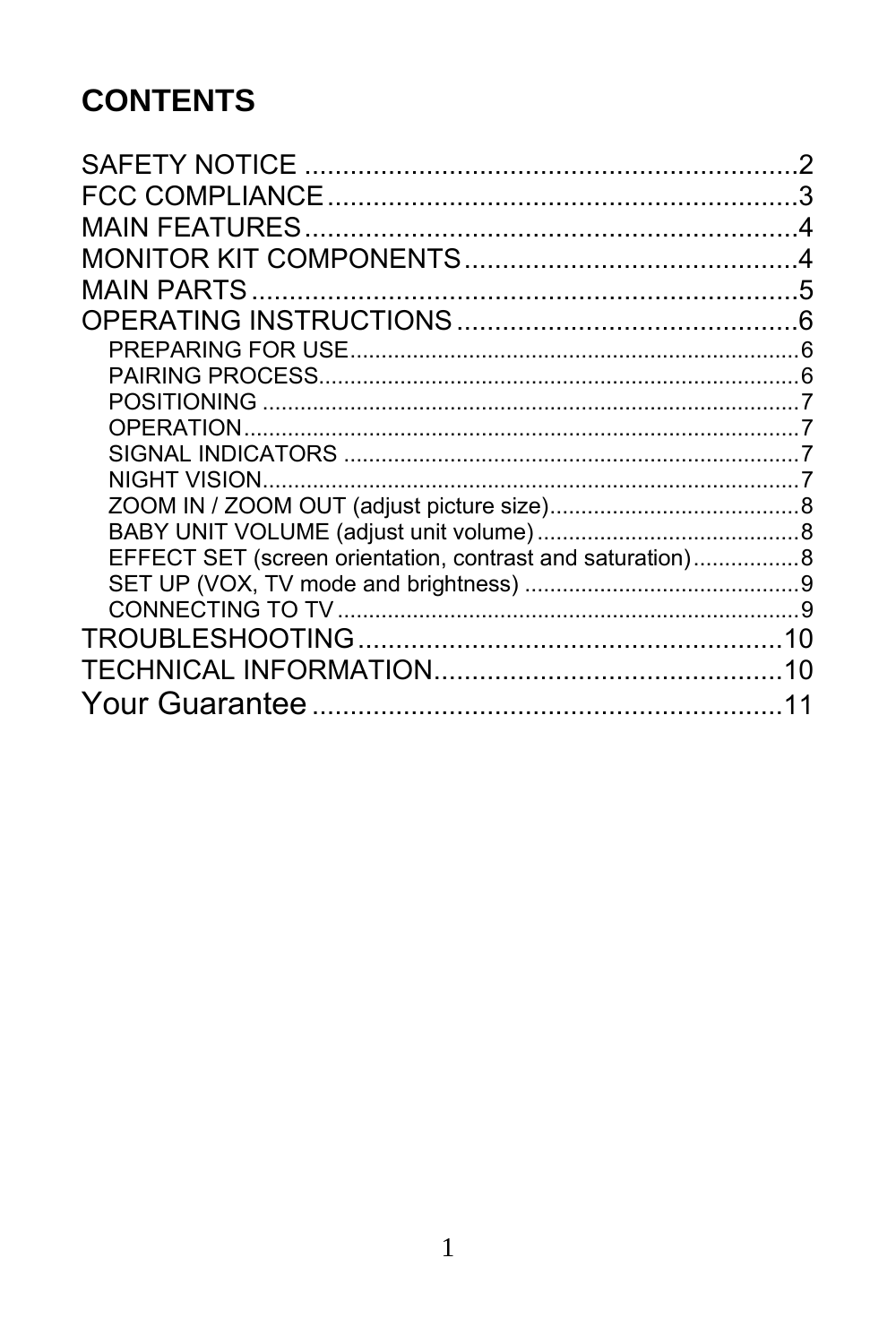## CAUTION

For your safety, use only attachments/accessories specified by the manufacturer. The manufacturer is not responsible for any loss or damage caused by the usage of a non-authorized attachments.

#### **Important**

The power supply plugs into a standard Type A outlet. Use of improper socket may cause electrical and fire hazard.

## <span id="page-2-0"></span>**SAFETY NOTICE**

- Check the cord for any signs of damage before use. If cord is damaged, do not use and contact the manufacturer.
- Do not use battery over the specified time period.
- Please fully charge the monitor's battery before initial use or after a long period of non-usage.
- To prolong the life of the lithium battery, please fully charge the battery before use. The battery should be fully discharged before charging again.
- Over-charge and over-discharge will shorten the battery life. When you notice the usage period of a fully charged battery has decreased significantly, it is time to change the battery.
- Battery is a consumable item, its lifespan will shorten with use.
- Avoid touching the DC converter with a conductor, such as rings or other jewelry.
- This baby monitor is intended as an aid. It is not a substitute for proper adult supervision and should not be used as such.
- Do not use while in bath, shower or pool.
- To prevent strangulation of power cord, do not place within reach of child. Do not use with extension cords.
- Do not drop, puncture or disassemble the camera/monitor.
- Do not expose camera/monitor to high temperature.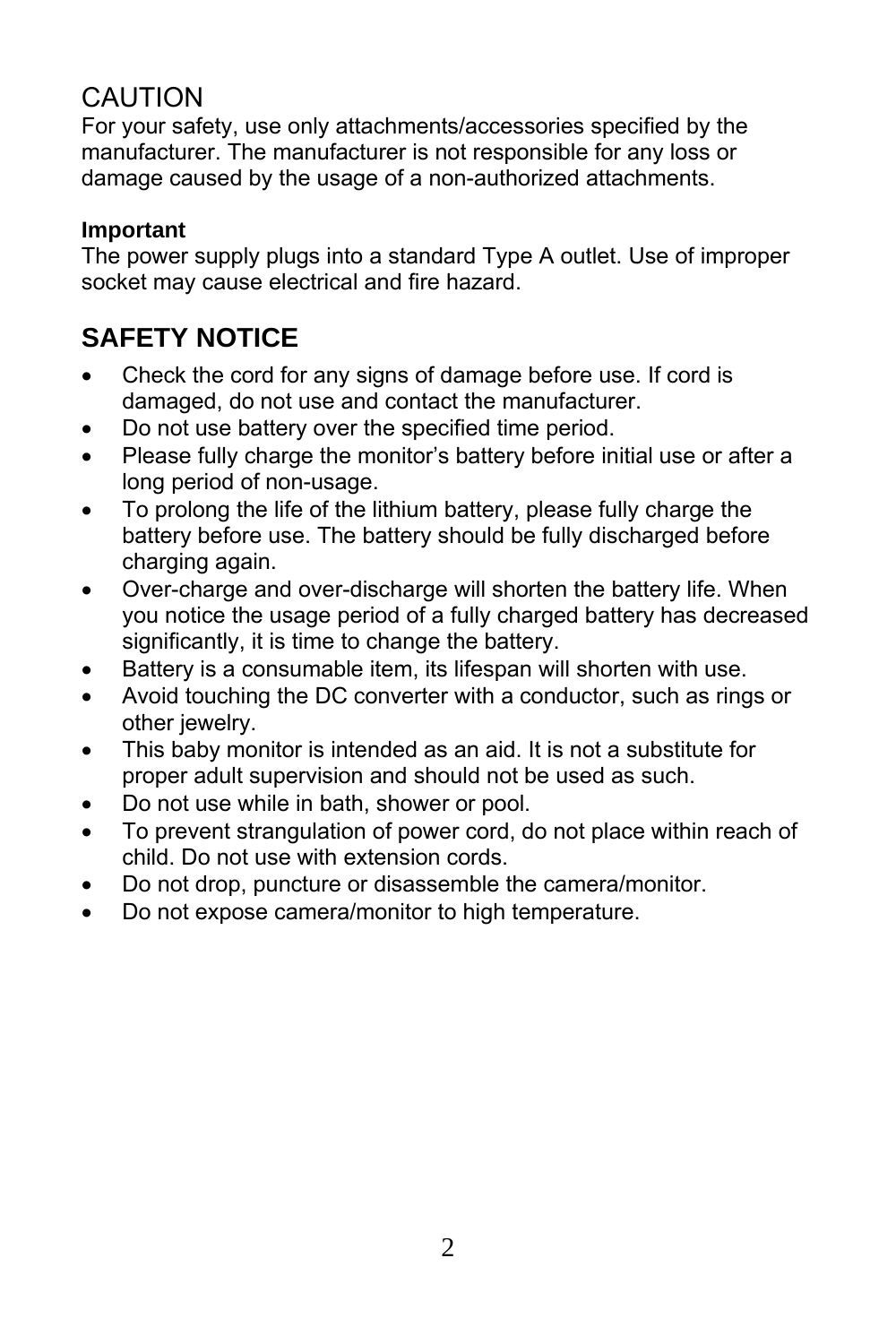## <span id="page-3-0"></span>**FCC COMPLIANCE**

This device complies with Part 15 of the FCC Rules. Operation is subject to the following two conditions: (1) this device may cause harmful interference and (2) this device must accept any interference received, including interference that may cause undesired operation.

This equipment has been tested and found to comply with the limits for a Class B digital device, pursuant to part 15 of the FCC Rules. These limits are designed to provide reasonable protection against harmful interference in a residential installation. This equipment generates, uses and can radiate radio frequency energy and, if not installed and used in accordance with the instructions, may cause harmful interference to radio communications.

However, there is no guarantee that interference will not occur in a particular installation. If this equipment does cause harmful interference to radio or television reception, which can be determined by turning the equipment off and on, the user is encouraged to try to correct the interference by on or more of the following measures:

- Reorient or relocate the receiving antenna.
- Increase the separation between the equipment and receiver.
- Connect the equipment into an outlet on a circuit different from that to which the receiver is connected.

Consult the dealer or an experienced radio/TV technician for help. *Notice: Changes or modifications to the product could void the user's authority to operate the product.*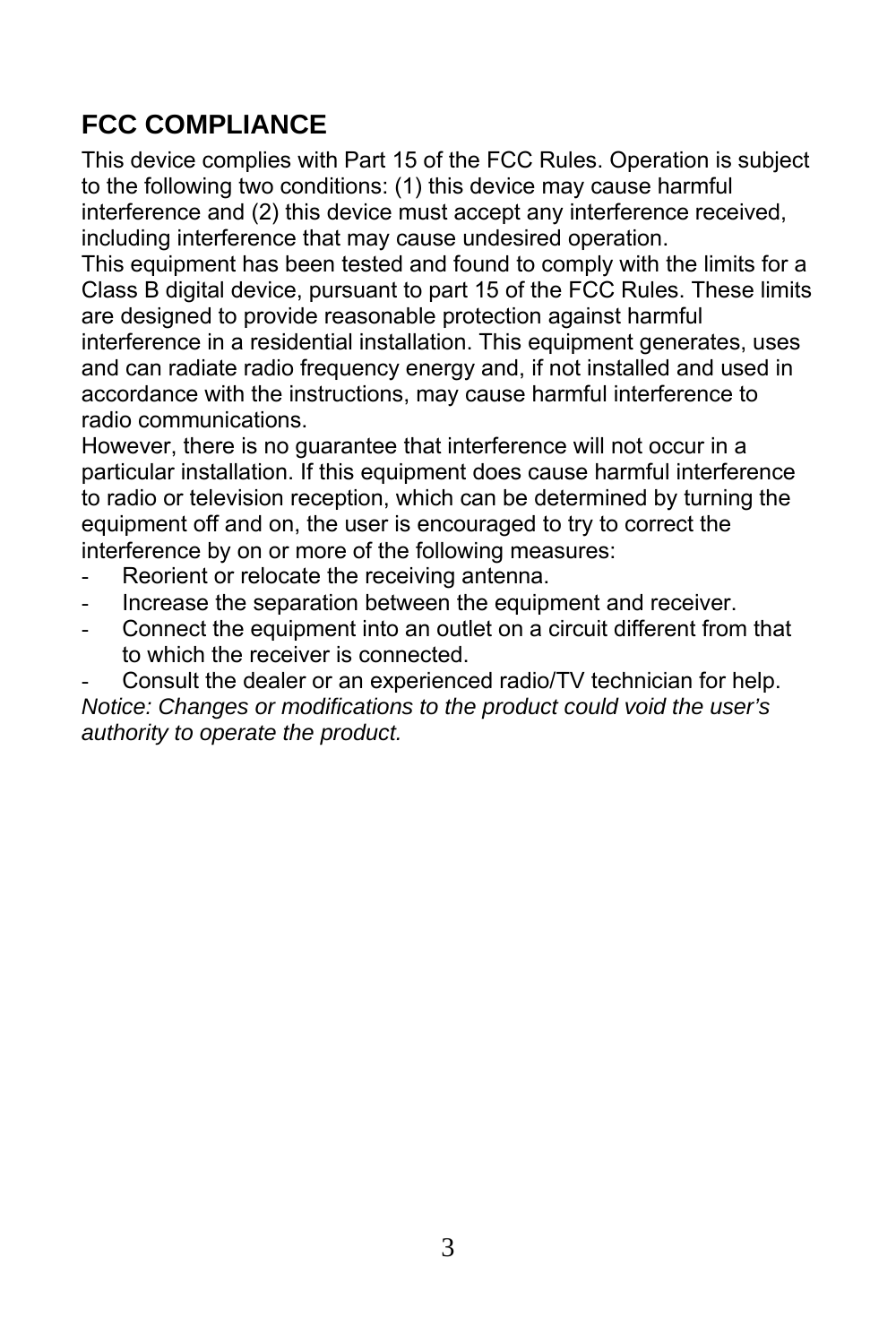# <span id="page-4-0"></span>**MAIN FEATURES**

- 2.4" LCD color monitor/receiver
- Digital wireless technology provides excellent image quality and clarity
- Interference-free
- Wireless video/audio monitoring
- 4 channels: 1 monitor supports up to 4 cameras
- Infrared night vision allows low light viewing up to 10 ft from camera
- High sensitivity microphone
- Easy to position camera with swivel-head
- 2-way communication
- Up to 330ft wireless transmission
- VOX standby mode (voice activated power saver mode)
- Both video monitor and camera can be powered by adapter or battery operated for true wireless operation
- Rechargeable lithium battery (monitor only)
- Camera uses 3 AAA batteries (not included)
- Belt clip

# <span id="page-4-1"></span>**MONITOR KIT COMPONENTS**



- Wireless Camera x 1 pc
- Wireless Monitor x 1 pc



- 5V Power Supply x 2 pcs
- AV Cable x 1 pc
- Instruction Manual x 1pc

**Please check the package to confirm all components are included.**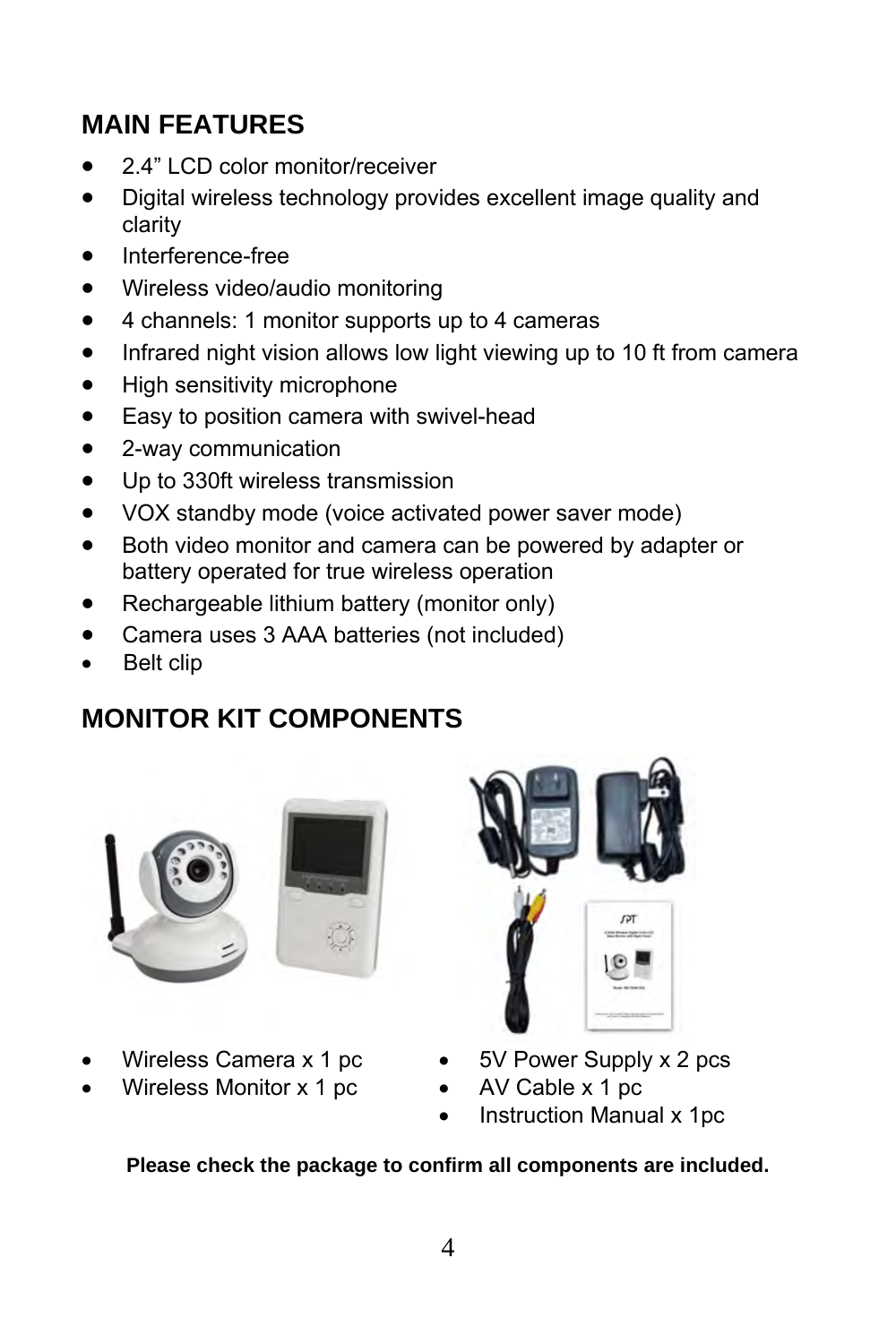## <span id="page-5-0"></span>**MAIN PARTS**

#### **2.4G wireless camera**



**2.4" LCD monitor receiver** 

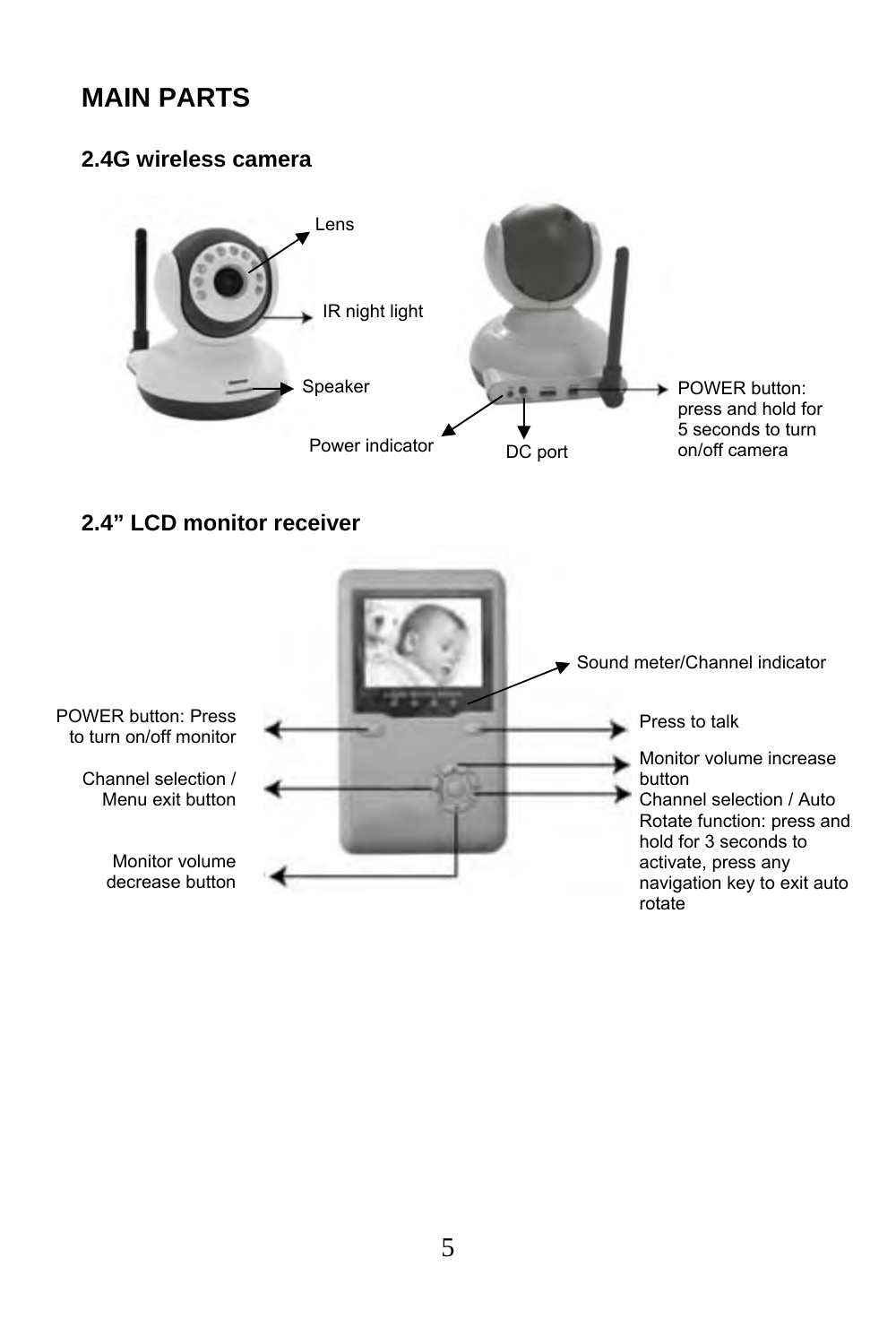## <span id="page-6-0"></span>**OPERATING INSTRUCTIONS**

#### <span id="page-6-1"></span>PREPARING FOR USE

**Monitor:** Battery operation (rechargeable battery)

The monitor is equipped with rechargeable lithium battery. Fully charge the monitor unit before initial use and whenever low battery is indicated.

- Insert adapter to DC port then connect to wall outlet.
- Press the power button to turn on. LCD screen will display battery symbol.

**Camera -** can be used corded or with 3 AAA batteries. Corded operation:

• Insert adapter to DC port then connect to wall outlet. Battery operation:

- Push in the clip to remove battery compartment lid.
- Insert 3 AAA batteries
- Reattac h lid.

<span id="page-6-2"></span>PAIRING PROCESS

- 1. Turn on the monitor and select Channel 1. Be sure CH:1 is displayed on screen.
- 2. Remove the protective lens cap from the camera.
- 3. Use pin to depress the paring key located on the back of monitor (see above image). The power indicator will flicker.



- 4. Press and hold the power button on the camera until picture appears on the monitor. (Red LED will illuminate and power indicator on the monitor will stop to flicker).
- \*\* To pair additional camera, first select the next available channel by using the right arrow key. LCD will display CH2 or CH3 or CH4. Repeat above steps.

Note: keep camera at least 3 feet away from receiver to prevent acoustic feedback.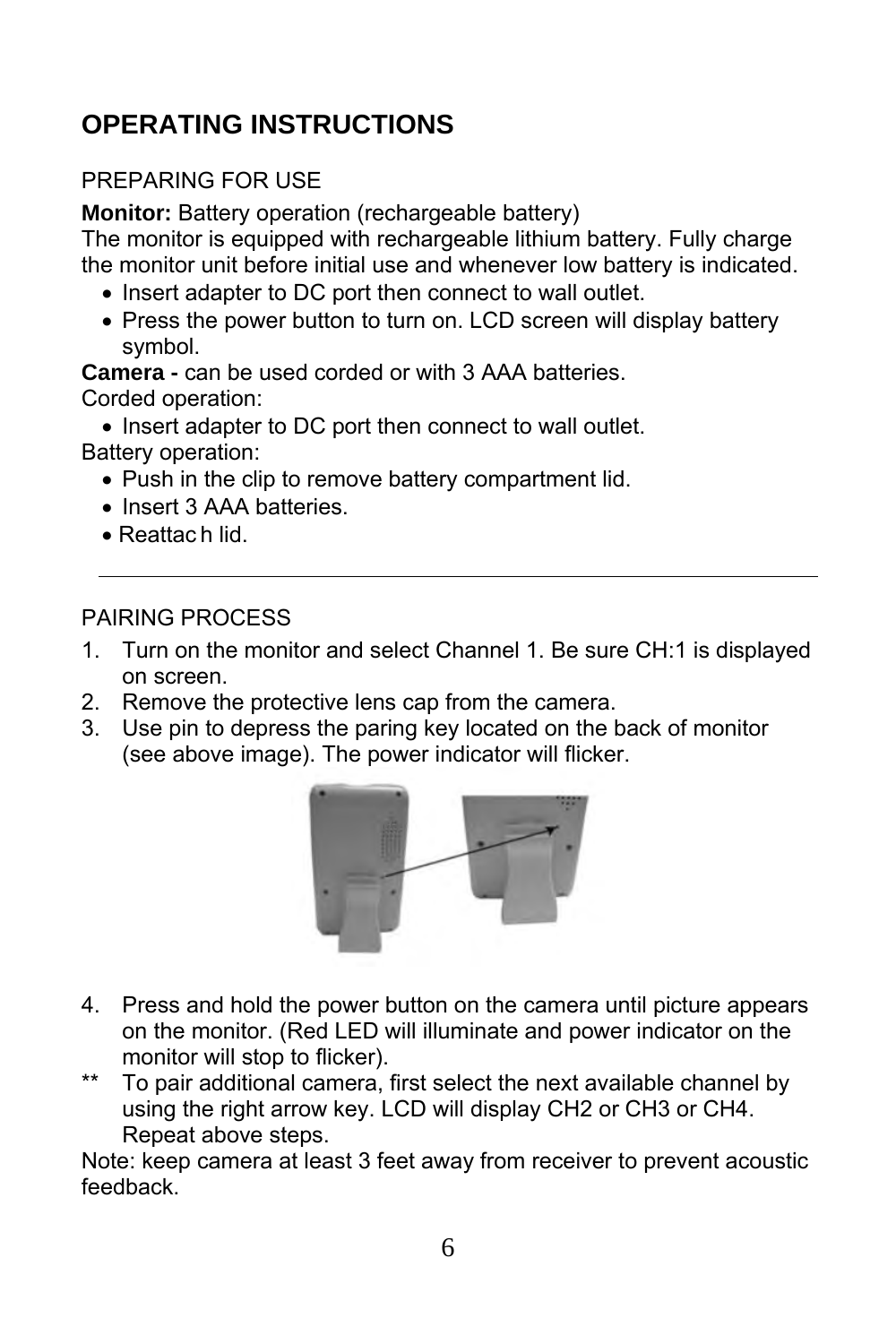#### <span id="page-7-0"></span>POSITIONING

- Keep the camera out of baby's reach. Never place the unit inside or mount on baby's bed/playpen.
- Place on a stable and leveled surface
- Adjust camera head to ensure best visibility of your child.
- When monitor moves outside the operating rage, "NO SIGNAL" will be displayed on the screen.

#### <span id="page-7-1"></span>**OPERATION**

 When image appears on the monitor, screen will also display Signal Strength – Channel – Battery Status.



#### <span id="page-7-2"></span>SIGNAL INDICATORS

| Signal Strength  | Description    |
|------------------|----------------|
| all <sup>1</sup> | Perfect signal |
| ۰υ               | Low signal     |
|                  | No signal      |

#### <span id="page-7-3"></span>NIGHT VISION

The camera(s) have built-in infrared LEDs allowing you to view up to a distance of 10 ft at night for 24-hour surveillance. The LEDs automatically activate at night and the monitor image turns from color to black and white image.

Main Menu - Press OK button to display the main menu:

- ZOOM IN (OUT)
- BABY UNIT VOLUME
- EFFECT SET
- SETUP
- TV OUT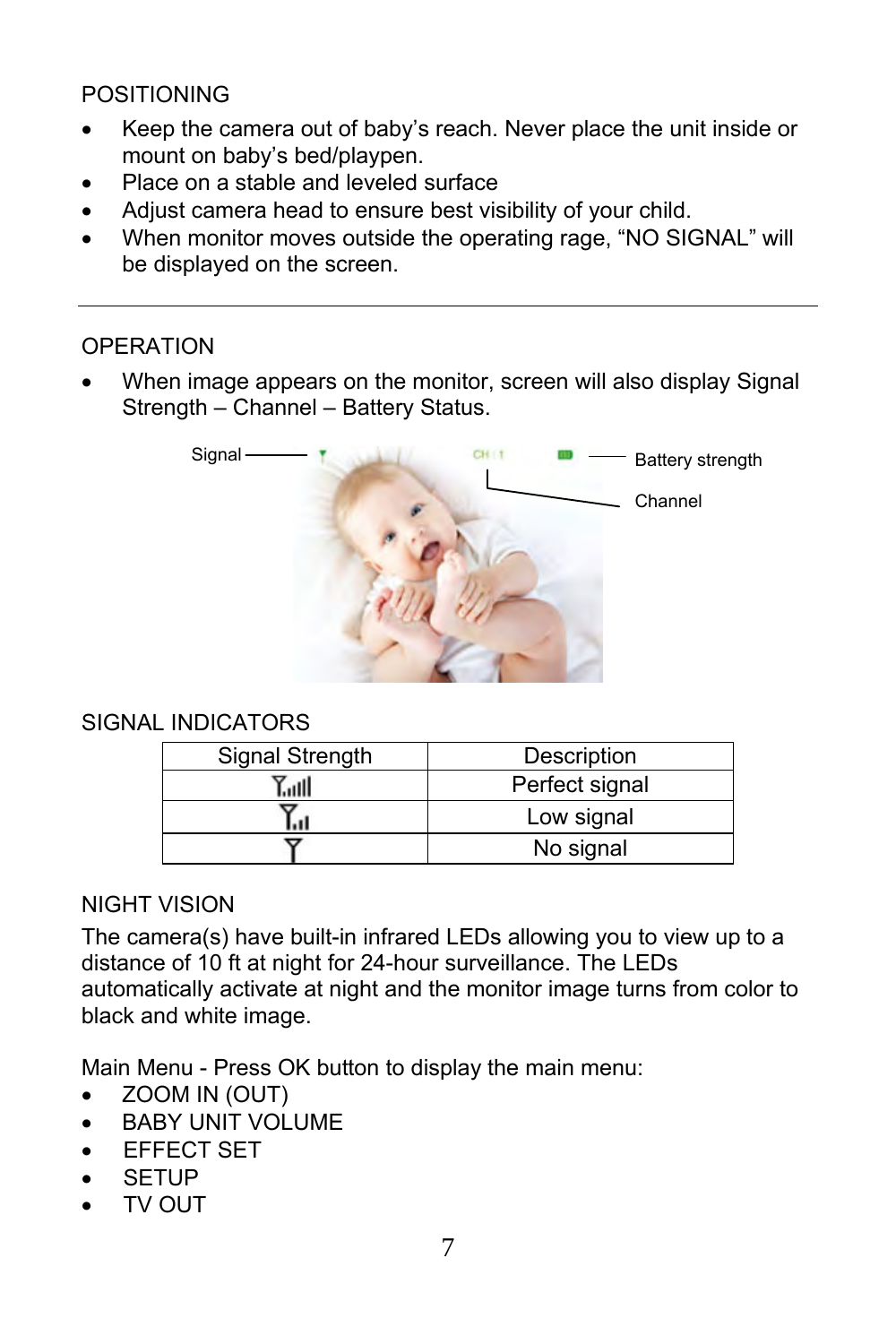## <span id="page-8-0"></span>ZOOM IN / ZOOM OUT (adjust picture size)



| Vill                    | $CH$ $I$ | ma |
|-------------------------|----------|----|
| <b>ZOOM OUT</b>         |          |    |
| <b>BABY UNIT VOLUME</b> |          |    |
| <b>EFFECT SET</b>       |          |    |
| <b>SETUP</b>            |          |    |
| <b>TV OUT</b>           |          |    |

- Press OK to display main menu
- ZOOM IN/ZOOM OUT will be highlighted
- Press OK to Zoom in or Zoom out.
- Press the left arrow key to exit.

#### <span id="page-8-1"></span>BABY UNIT VOLUME (adjust unit volume)





- Press OK to display main menu
- Press down arrow to highlight BABY UNIT VOLUME
- Press OK to display volume menu
- Press up/down arrow key to adjust volume. (0-9, low to high)
- Press OK to confirm (screen will return to main menu).
- Press the left arrow to exit.

<span id="page-8-2"></span>EFFECT SET (screen orientation, contrast and saturation)

| ΤIΙ<br>ШЪ<br><b>CH T</b> | $\Delta^{\rm{up}}$ | <b>CHAT</b> |
|--------------------------|--------------------|-------------|
| <b>ZOOM OUT</b>          | <b>EFFECT SET</b>  |             |
| <b>BABY UNIT VOLUME</b>  |                    |             |
| <b>EFFECT SET</b>        | <b>Horizontal</b>  | <b>OFF</b>  |
| <b>SETUP</b>             | <b>Contrast</b>    | 2           |
| <b>TV OUT</b>            | Saturation         |             |

- Press OK to display main menu.
- Press down arrow to highlight EFFECT SET
- Press OK to display effect set menu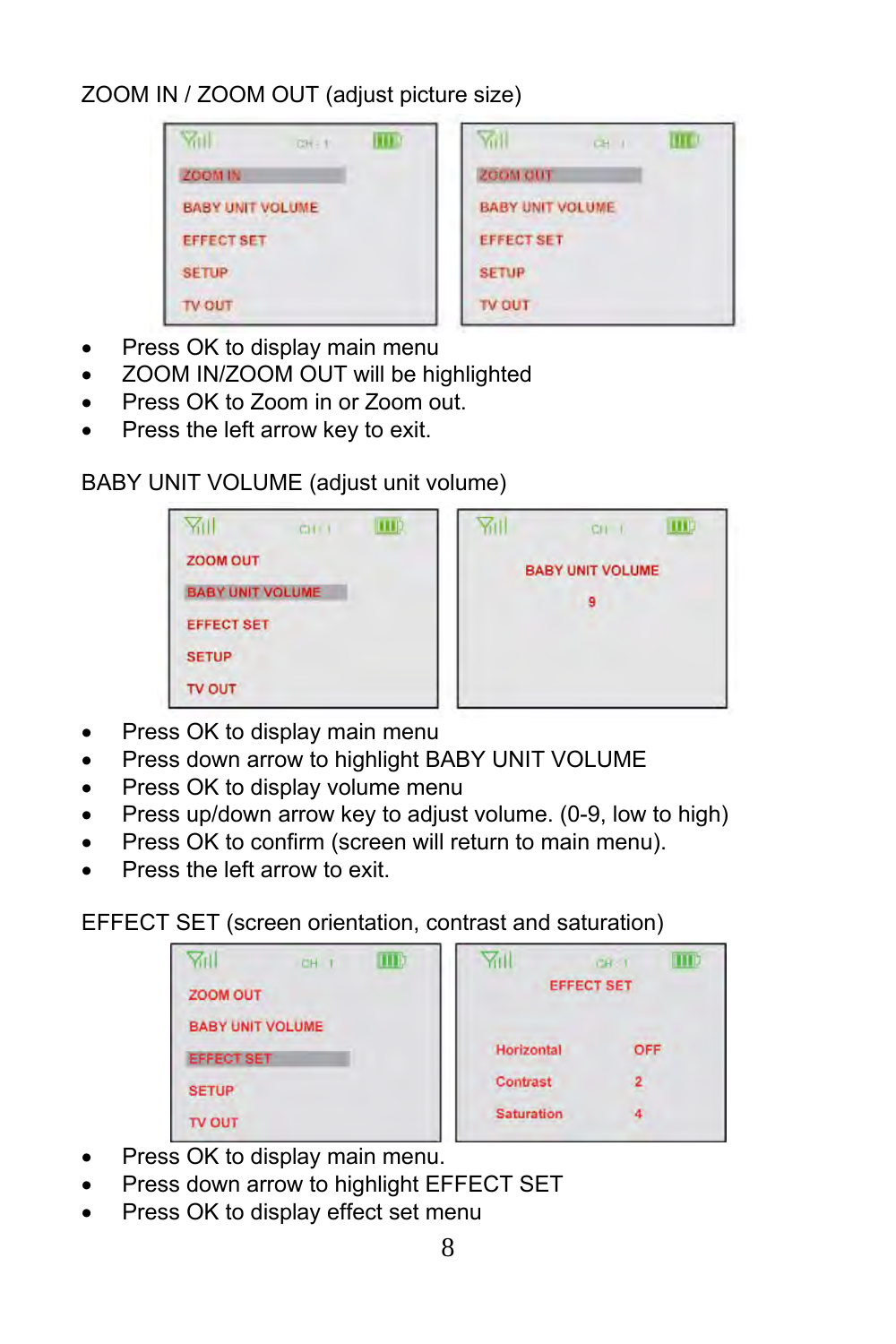- **Horizontal:** press down arrow to highlight. Press right arrow to turn on/off mirror view.
- **Contrast:** press down arrow to highlight. Press right arrow to increase or left arrow to decrease image contrast. (0-8, low to high)
- **Saturation:** press down arrow to highlight. Press right arrow to increase or left arrow to decrease image saturation. (0-6, low to high)
- Press OK to confirm (screen will return to main menu).
- Press the left arrow to exit.

## <span id="page-9-0"></span>SET UP (VOX, TV mode and brightness)



- Press OK to display main menu.
- Press down arrow to highlight SETUP
- Press OK to display setup menu
- **VOX (automatic screen activation):** press down arrow to highlight. Press right arrow to turn on/off function. Note: when VOX is on, the monitor screen will turn off when camera does not detect any sound and turn on when sound is detected.
- **VOX Sense:** press down arrow to highlight. Press right arrow to select Low or High VOX sensitivity.
- **TV Mode:** press down arrow to highlight. Press right arrow to select PAL or NTSC (U.S. standard).
- **LCD Bright:** press down arrow to highlight. Press right arrow to increase or left arrow to decrease LCD brightness. (1-4, low to high)
- Press OK to confirm (screen will return to main menu).
- Press the left arrow to exit.

## <span id="page-9-1"></span>CONNECTING TO TV

In addition to viewing camera image on the monitor receiver, there is option to connect and view image on a regular TV:

- Connect AV cable to monitor's AV OUT port and color-match to TV's input ports.
- Press OK to display main menu
- Press down arrow to highlight TV OUT and press OK to select. Note: In TV mode, LCD screen on the receiver will go dark but sound can still be heard.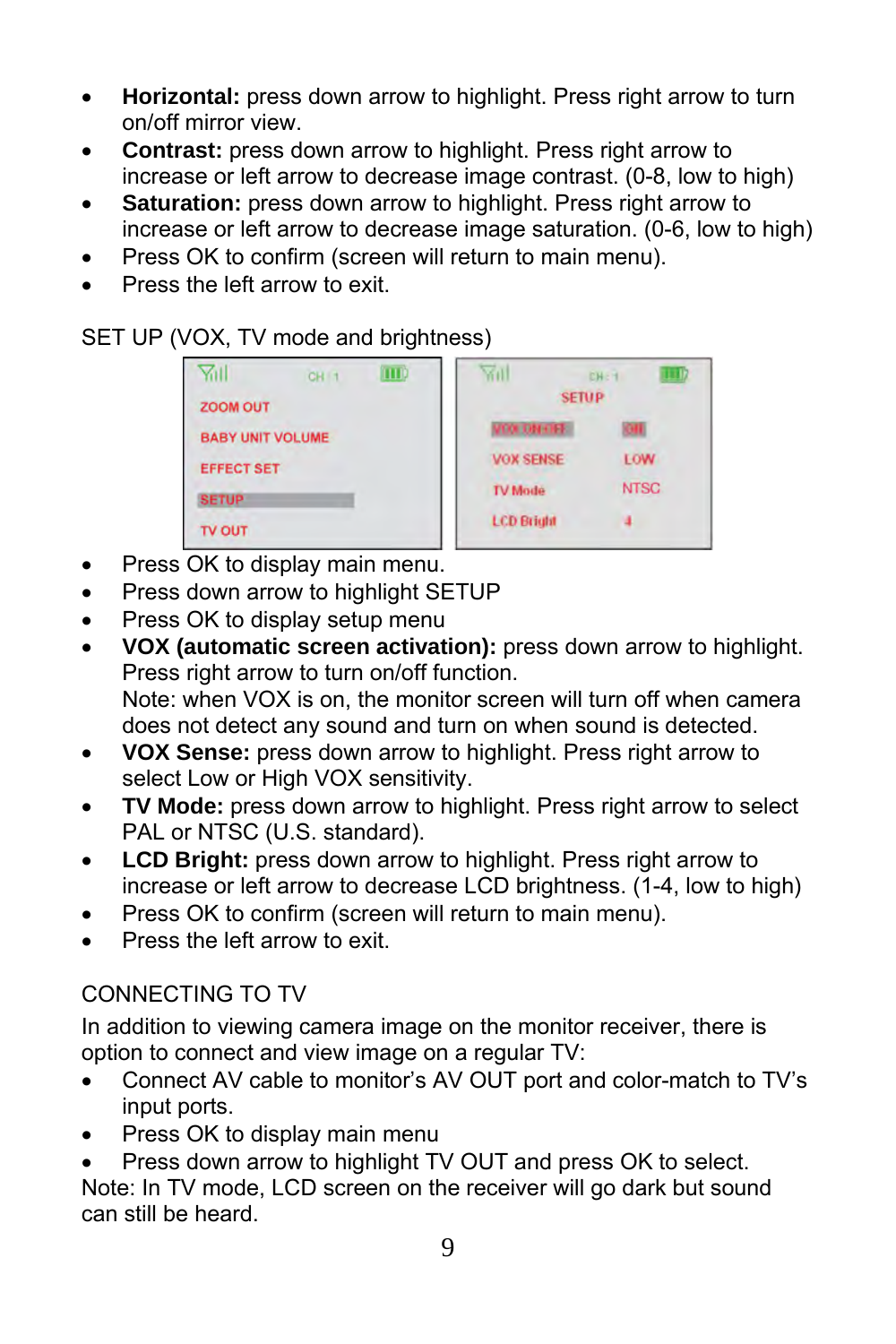## <span id="page-10-0"></span>**TROUBLESHOOTING**

| Problem                                                         | <b>Solution</b>                                                                                                                                                                                        |
|-----------------------------------------------------------------|--------------------------------------------------------------------------------------------------------------------------------------------------------------------------------------------------------|
| No picture                                                      | Make sure the cameras and monitor are plugged in.<br>Make sure the camera and monitor are in effective range.<br>٠<br>Make sure the monitor is tuned to the correct input channel.<br>٠                |
| White image appears<br>at night                                 | The camera's infrared LEDs shine invisible light that reflects<br>٠<br>off surfaces such as glass or mirror. Relocate or adjust<br>camera position.                                                    |
| Interference                                                    | Wireless cameras operate on the same 2.4GHz frequency<br>٠<br>as many other electronics, such as routers, cordless phones<br>and microwaves. If possible, keep the cameras away from<br>these devices. |
| Camera shuts off<br>when switched from<br>battery to DC adapter | When DC adapter is connected, the camera auto shuts-off<br>$\bullet$<br>to protect the batteries. Press the power button to turn<br>camera on again.                                                   |

## <span id="page-10-1"></span>**TECHNICAL INFORMATION**

|                 | <b>Transmission Frequency</b>    | 2400MHz - 2480MHZ                           |
|-----------------|----------------------------------|---------------------------------------------|
|                 | <b>Transmission Power</b>        | 12dBm                                       |
|                 | <b>Operating Frequency</b>       | 2450 MHz                                    |
|                 | Effective Range (unobstructed)   | 250 <sub>m</sub>                            |
| <b>GENERAL</b>  | <b>Modulation Mode</b>           | <b>FHSS</b>                                 |
|                 | <b>Operating Temperature</b>     | 32°F to 140°F                               |
|                 | <b>Operating Humidity</b>        | 20% - 80% RH                                |
|                 | <b>Consumption Current</b>       | 150mA+15mA                                  |
|                 | Power Supply                     | DC <sub>5V</sub>                            |
|                 | Pixel Image                      | NTSC: 510x492; PAL: 628x582                 |
|                 | Sensor                           | Color CMOS Image Sensor                     |
|                 | <b>Horizontal Resolution</b>     | 360 lines                                   |
|                 | Viewing Angle                    | 60 degrees                                  |
|                 | Minimum Illumination             | 1.5LUX (IR off), 0 LUX (IR on)              |
|                 | <b>Band Width</b>                | 4MHz                                        |
| CAMFRA          | <b>Night Vision Distance</b>     | 10 <sub>ft</sub>                            |
|                 | <b>Battery Working Time</b>      | 8 hours                                     |
|                 | <b>Motion Detection Distance</b> | >5m                                         |
|                 | Sound control Sensitivity        | $>60$ dBA                                   |
|                 | Dimension                        | 3.9(L) x 3.4(W) x 4.0(H) inches             |
|                 | Weight                           | 6 oz (no batteries)                         |
|                 | Frame                            | 25                                          |
|                 | <b>IR LEDS</b>                   | 10                                          |
|                 | Lens                             | $F = 6.0$ mm                                |
| <b>RECEIVER</b> | LCD Screen Type                  | 2.4" TFT-LCD                                |
|                 | <b>Effective Pixels</b>          | 320x240                                     |
|                 | Receiving Sensitivity            | $-85$ d $Bm$                                |
|                 | Video System                     | NTSC / PAL                                  |
|                 | <b>Batter Working Time</b>       | 5 hours                                     |
|                 | <b>Color Configuration</b>       | <b>RGB</b>                                  |
|                 | Dimension                        | $2.8(W) \times 2.0(D) \times 4.7(H)$ inches |
|                 | Weight                           | 4.5 oz                                      |